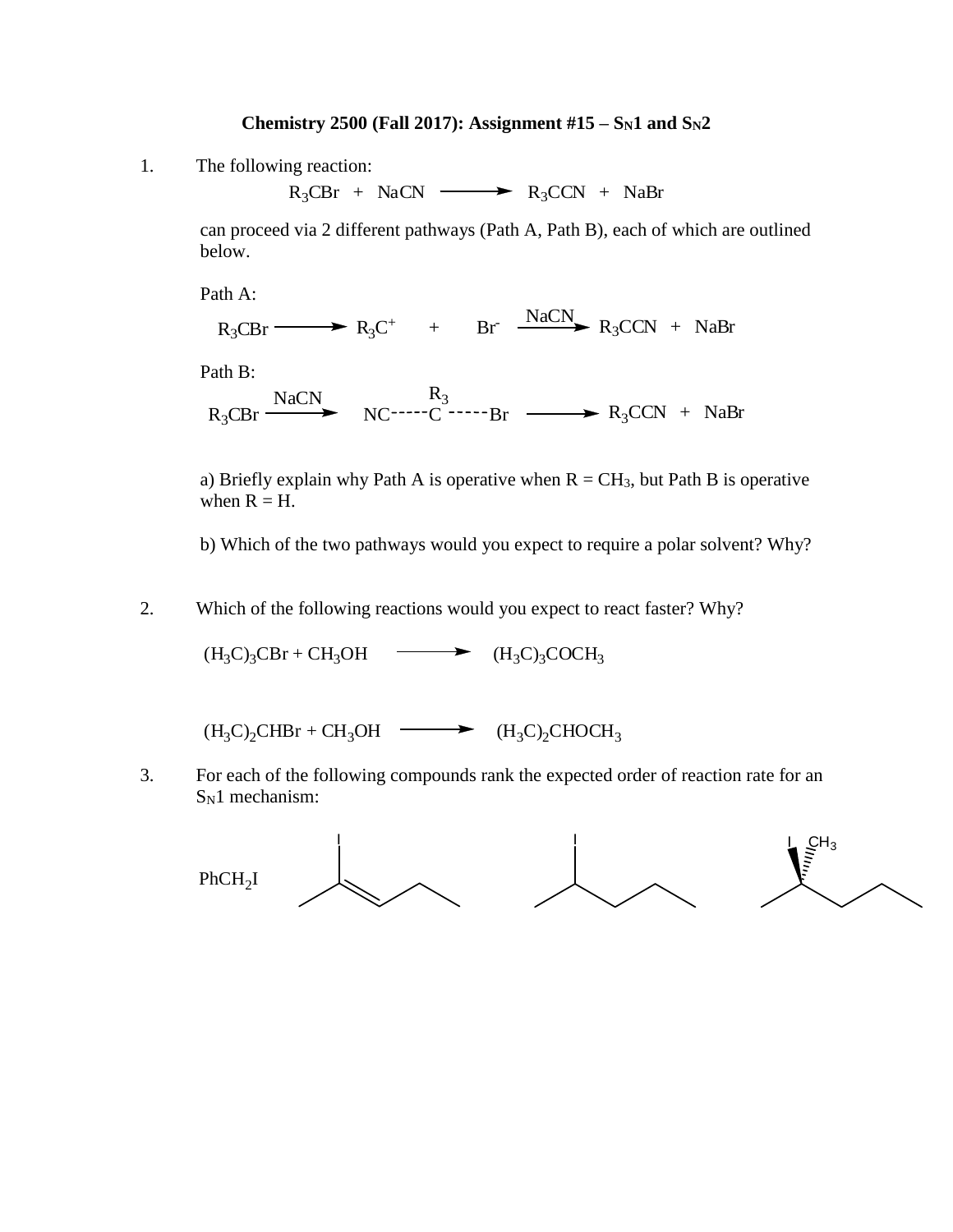4. For each of the following compounds rank the expected order of reaction rate for an S<sub>N</sub>2 mechanism:



- 5. *R*-3-bromononane is allowed to stir with *excess* NaI in acetone at room temperature. Additional experiments establish that the rate of the reaction is dependent upon the concentration of both the bromononane and the sodium iodide.
	- a) Write an equation for this reaction.
	- b) What is the expected absolute configuration of the product?
	- c) Suggest a reason why if the product is isolated after 2 hours only one enantiomer is present, but if the mixture is allowed to stir for 48 hours a racemic mixture is obtained.
- 6. Of the following pairs of reactions, which one (if either) is faster. Explain your reasoning. Be sure to indicate which mechanism is operative.







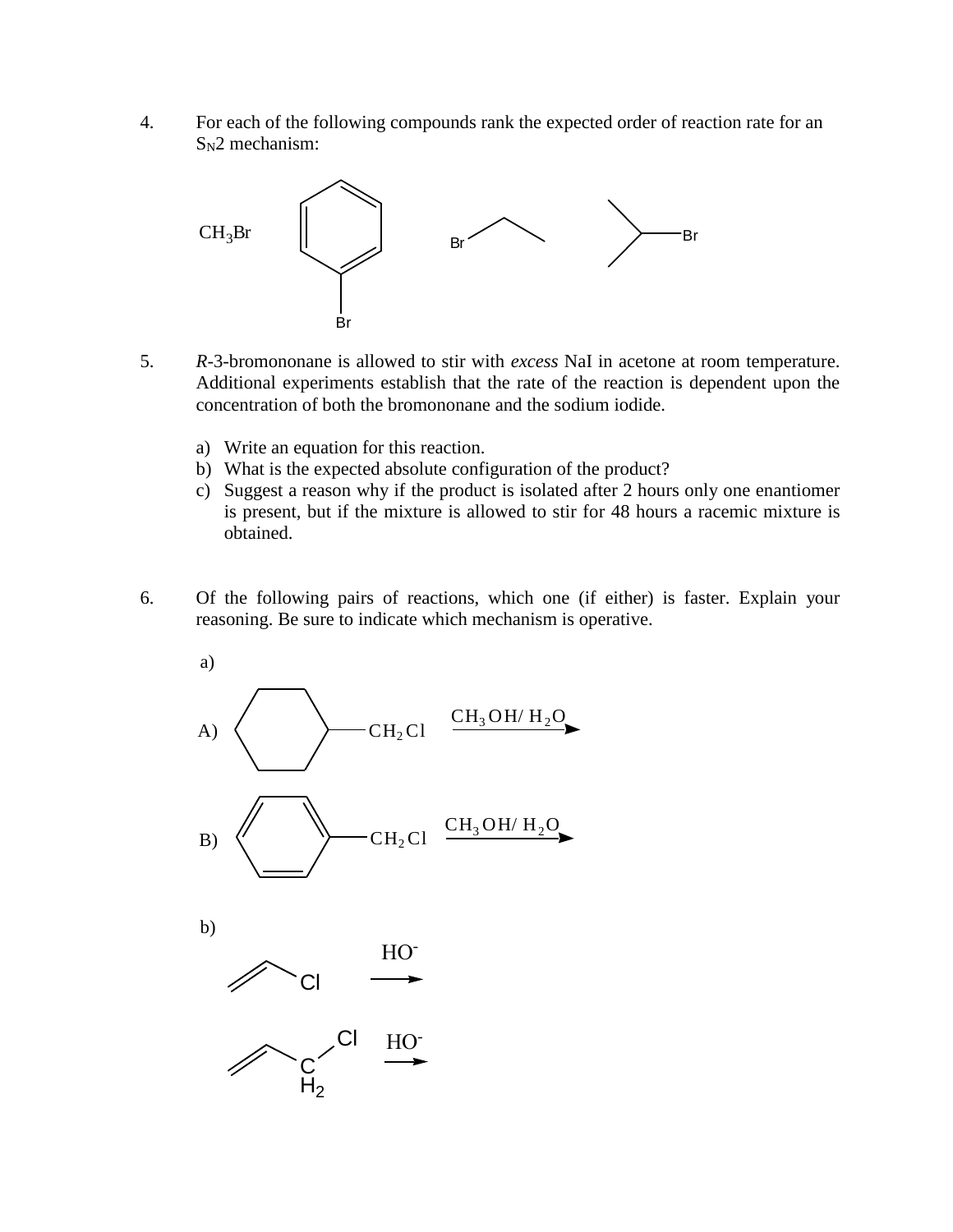

7. The following reaction proceeds via an  $S_N2$  mechanism. Explain why the absolute configuration of both the starting material and product is R.



8. For each of the following compounds rank the expected order of reaction rate for an  $S_N1$  mechanism. No explanation is required. (4 points)



9. Methyl bromomethyl ether (depicted below) is a good substrate for both  $S_N1$  and  $S_N2$ reactions. Why?



c)